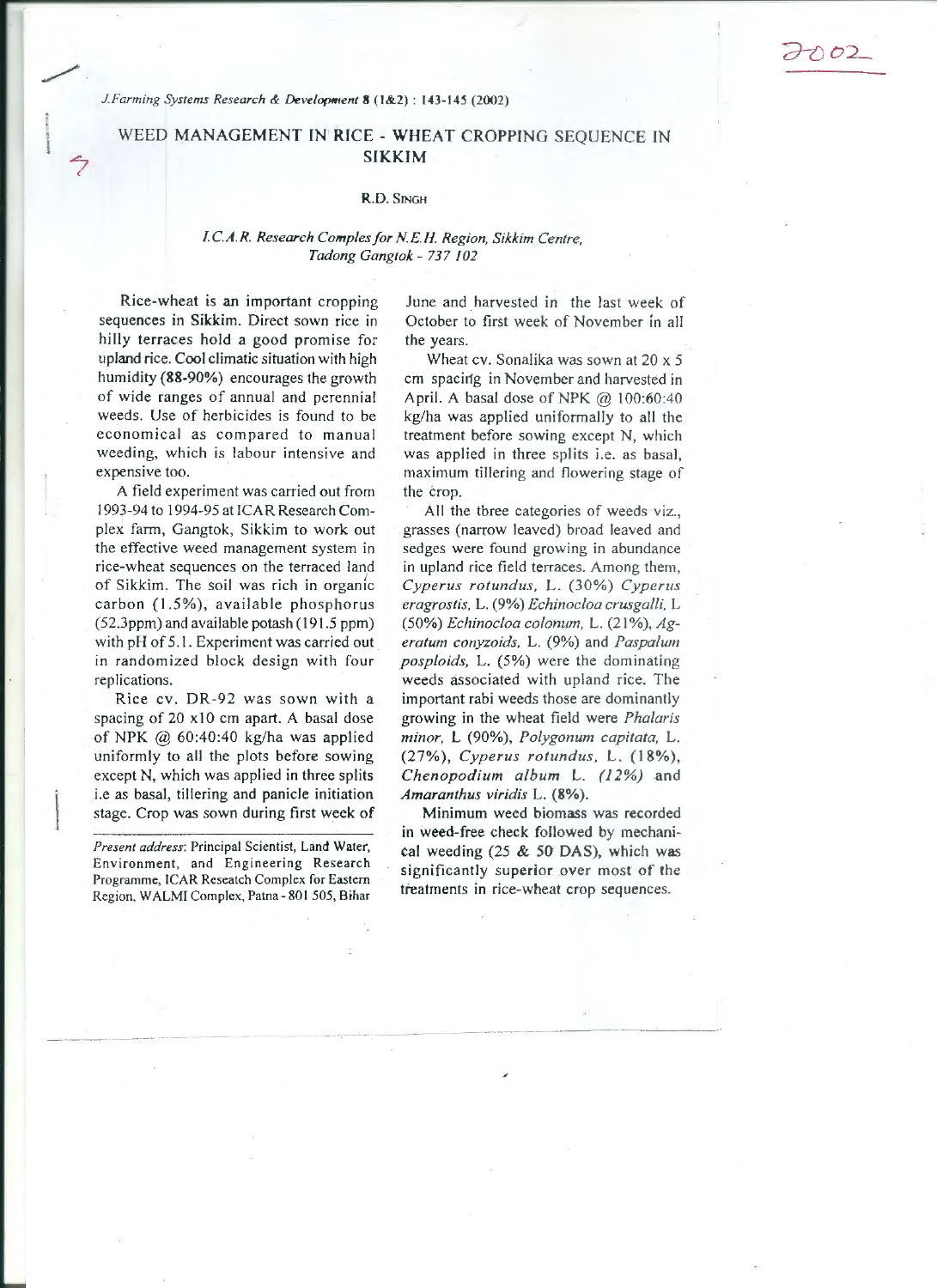| Treatment                                                                                                      |      | Dry matter of weed (q/ha) |                                 | Grain yield (q/ha)         |                                |                            |
|----------------------------------------------------------------------------------------------------------------|------|---------------------------|---------------------------------|----------------------------|--------------------------------|----------------------------|
|                                                                                                                | Rice | Wheat                     | grain yield<br>$(q$ ha)<br>Rice | over control<br>% increase | grain yield<br>Wheat<br>(q/ha) | % increase<br>over control |
| I — Unweeded-Unweeded                                                                                          | 55.6 | 2.74                      | 14.9                            |                            | 22.5                           |                            |
| $\rm T_2-Weedfree-Weedfree$                                                                                    | 23.9 | 1.79                      | 29.4                            | 97.3                       | 34.3                           | 52.4                       |
| $(25 \& 50 \text{ DAS}) (25 \& 50 \text{ DAS})$<br>$\rm T_{\rm j}$ — Mechanical -Machanical<br>Weeding Weeding | 27.0 | 2.15                      | 25.0                            | 67.8                       | 28.8                           | 28.0                       |
| $\rm T_s$ — Benthiocarb - Weedfree                                                                             | 33.5 | 1.42                      | 21.5                            | 44.3                       | 32.5                           | 44.4                       |
| 50 EC @ 3 L/ha Weeding<br>$T_4$ - Benthiocarb-Weedfree<br>10G @ 3 kg/ha<br>$(25 \& 50$ DAS)                    | 44.3 | 2.06                      | 19.6                            | 31.5                       | 28.7                           | 27.5                       |
| $\rm T_{\rm e}$ — 2,4-D Na salt-Weedfree<br>$@$ 1 kg/ha (Post emergence)                                       | 43.8 | 1.74                      | 20.4                            | 36.9                       | 34.0                           | 51.1                       |
| T <sub>7</sub> - Oxidiazon-Mechanical<br>@0.75 kg/ha Weeding<br>$(25 & 50$ DAS)                                | 47.6 | 2.10                      | 18.7                            | 25.5                       | 30.3                           | 34.6                       |
| L.S.D. (0.005)                                                                                                 | 7.5  | 0.6                       | 2.96                            |                            | 5.10                           |                            |
|                                                                                                                |      |                           |                                 |                            |                                |                            |

144

Communication